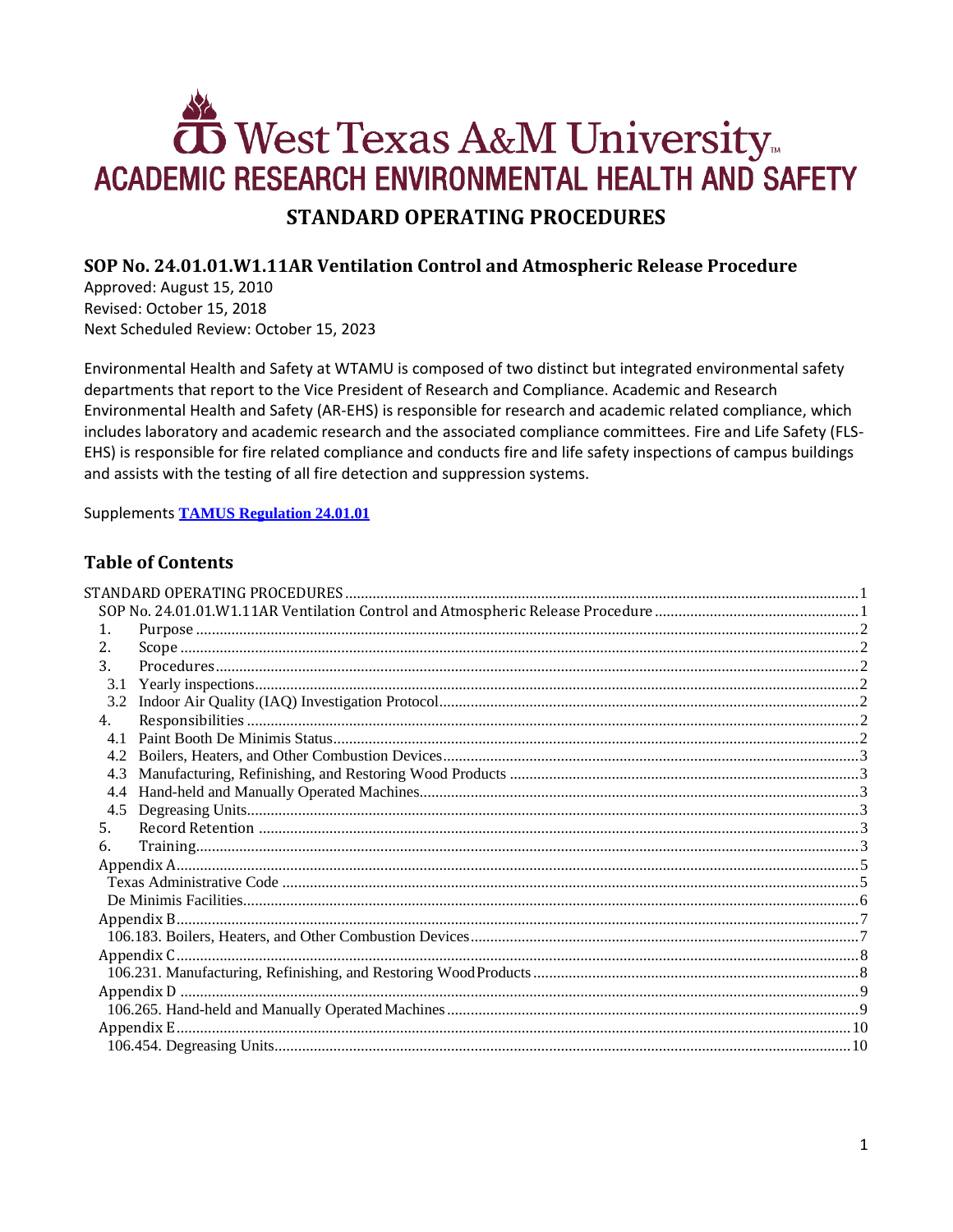## <span id="page-1-0"></span>**1. Purpose**

This procedure is written to ensure air quality is conducive to a productive environment for faculty, staff, students, and visitors. This procedure advises and provides guidance for compliance with regulations that apply to all public buildings on the West Texas A&M University (WTAMU) campus and all WTAMU facilities. This will help prevent occupational exposures to potentially harmful air contaminants, heat, and microbiological hazards.

## <span id="page-1-1"></span>**2. Scope**

This procedure applies to all buildings and structures owned by WTAMU, to all employees and students of the University, to all occupants of University buildings, and the external organizations who work in or use any WTAMU facility.

## <span id="page-1-2"></span>**3. Procedures**

## <span id="page-1-3"></span>3.1 Yearly inspections

Yearly inspections and evaluations of ventilation systems, laboratory hoods, and related equipment should be performed by EHS to ensure safe operation, cleanliness, and effective performance of the ventilation systems, laboratory hoods, and related equipment. This will reduce the risk of potentially harmful exposure to faculty, staff, students, and visitors. Records will be kept and maintained by EHS documenting all investigations, evaluations, and maintenance operations.

## <span id="page-1-4"></span>3.2 Indoor Air Quality (IAQ) Investigation Protocol

EHS will conduct inspections following the IAQ Investigation Protocol in accordance with the A&M standard titled Industrial Hygiene: Monitoring and Evaluation of Occupational/Environmental Exposure.

## IAQ Investigation Protocol:

- $\triangleright$  Investigating complaints from building occupants;
- $\triangleright$  Performing visual assessments of the workplace; for example, water stained ceiling tiles, dust accumulation on horizontal surfaces, poor lighting, etc.;
- $\triangleright$  Conducting appropriate environmental monitoring;
- $\triangleright$  Recommending appropriate corrective measures; and
- $\triangleright$  Recordkeeping and retention for IAQ investigations and evaluations.

## <span id="page-1-5"></span>**4. Responsibilities**

#### <span id="page-1-6"></span>4.1 Paint Booth De Minimis Status

According to the Texas Administrative Code, Title 30, Part 1, Chapter 116, Subchapter B, Division 1, Rule 116.119 De Minimis Facilities or Sources, WTAMU qualifies for De Minimis status for the paint booth at the physical plant. The TAC 116.119 can be found in Appendix A.

In order for WTAMU to retain its De Minimis status, the following materials cannot be used at more than the rate prescribed below:

- $\triangleright$  Cleaning and stripping solvents, 50 gallons per year.
- $\triangleright$  Coatings (excluding plating materials), 100 gallons per year.
- $\triangleright$  Dyes, 1,000 pounds per year.
- $\triangleright$  Bleaches, 1,000 gallons per year
- $\triangleright$  Fragrances (excluding odorants), 250 gallons per year.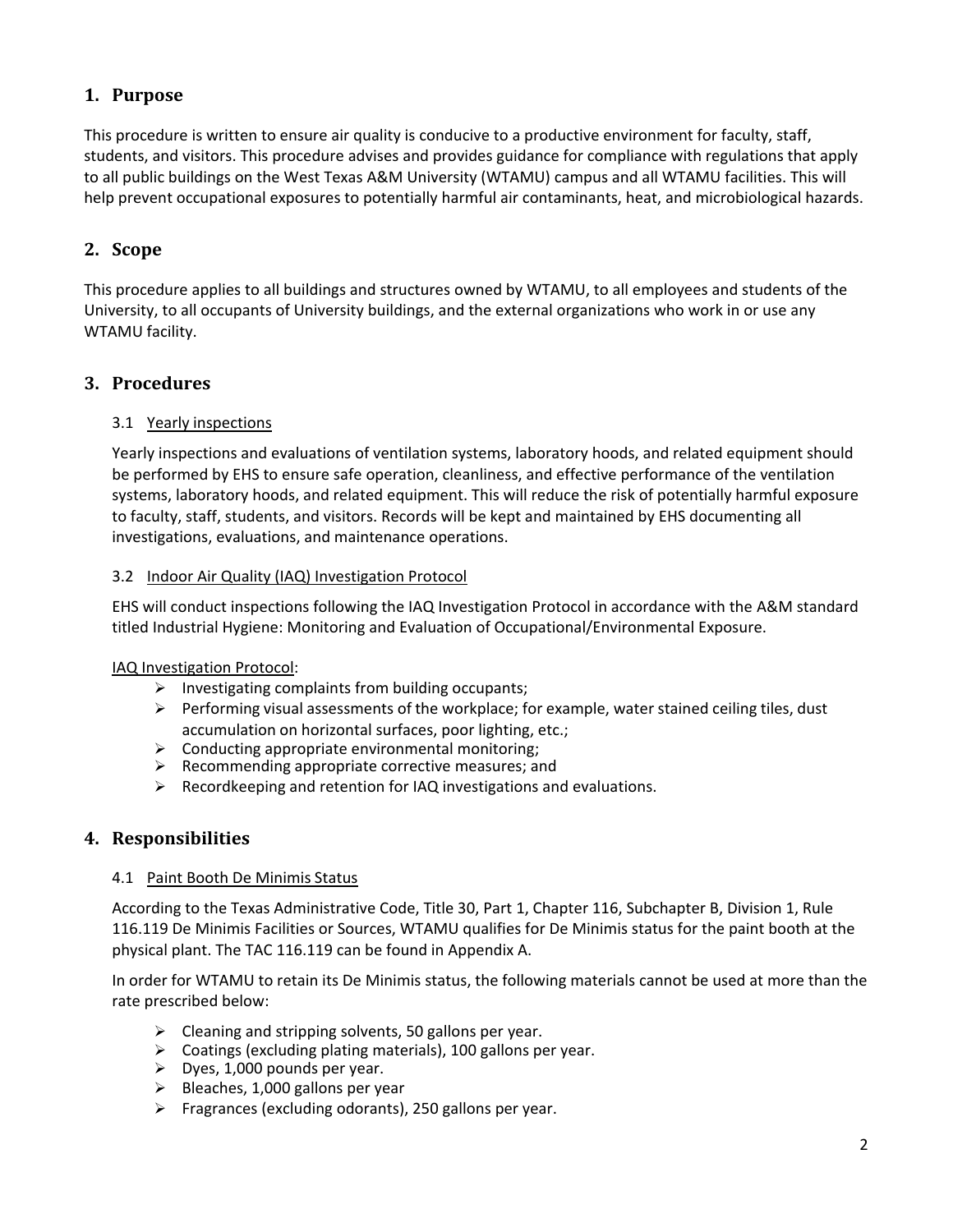Water-based surfactants/detergents, 2,500 gallons per year.

If, for any reason, you feel that any of the above materials will be or has already been used at a quantity more than used in normal operation and may put the university at risk of violating the stated De Minimis levels, notify AR-EHS immediately. AR-EHS will evaluate the situation and determine what actions need to be taken.

The staff working at the paint booth must maintain a monthly report documenting coatings used in pounds per hour.

<span id="page-2-0"></span>4.2 Boilers, Heaters, and Other Combustion Devices

The boilers, heaters, and other combustion devices are permitted by rule according to TAC 106.183, which can be found in Appendix B.

## <span id="page-2-1"></span>4.3 Manufacturing, Refinishing, and Restoring Wood Products

Manufacturing, refinishing, and restoring wood products are permitted by rule according to TAC 106.231, which can be found in Appendix C.

## <span id="page-2-2"></span>4.4 Hand-held and Manually Operated Machines

Hand-held and manually operated machines are permitted by rule according to TAC 106.265, which can be found in Appendix D.

## <span id="page-2-3"></span>4.5 Degreasing Units

Degreasing units that satisfy any of the conditions found in TAC 106.454 are permitted by rule. TAC 106.454 can be found in Appendix E.

## <span id="page-2-4"></span>**5. Record Retention**

No official state records may be destroyed without permission from the [Texas](http://www.statutes.legis.state.tx.us/?link=GV) State Library as outlined in Texas [Government Code, Section 441.187](http://www.statutes.legis.state.tx.us/?link=GV) an[d 13 Texas Administrative Code, Title 13, Part 1, Chapter 6, Subchapter A,](http://txrules.elaws.us/rule/title13_chapter6_sec.6.7)  [Rule](http://txrules.elaws.us/rule/title13_chapter6_sec.6.7) 6.7. The Texas State Library certifies Agency retention schedules as a means of granting permission to destroy official state records.

West Texas A&M University Records Retention Schedule is certified by the Texas State Library and Archives Commission. West Texas A&M University Environmental Health and Safety will follow [Texas A&M](https://www.wtamu.edu/webres/File/Risk%20Management/System-Records-Retention-Schedule.pdf) University [Records Retention Schedule](https://www.wtamu.edu/webres/File/Risk%20Management/System-Records-Retention-Schedule.pdf) as stated in the Standard Operating Procedure [61.99.01.W0.01 Records](http://www.wtamu.edu/webres/File/Risk%20Management/61.99.01.W0.01_PROCEDURE_Records%20Management_FINAL%20SIGNED.pdf)  [Management.](http://www.wtamu.edu/webres/File/Risk%20Management/61.99.01.W0.01_PROCEDURE_Records%20Management_FINAL%20SIGNED.pdf) All official state records (paper, microform, electronic, or any other media) must be retained for the minimum period designated.

## <span id="page-2-5"></span>**6. Training**

West Texas A&M University Environmental Health and Safety will follow the Texas A&M University System Polic[y 33.05.02 Required Employee Training.](http://policies.tamus.edu/33-05-02.pdf) Staff and faculty whose required training is delinquent more than 90 days will have their internet access terminated until all trainings are completed. Only Blackboard and Single Sign-on will be accessible. Internet access will be restored once training has been completed. Student workers whose required training is delinquent more than 90 days will need to have their employment terminated by their manager.

## **Contact Office**

WTAMU Environmental Health and Safety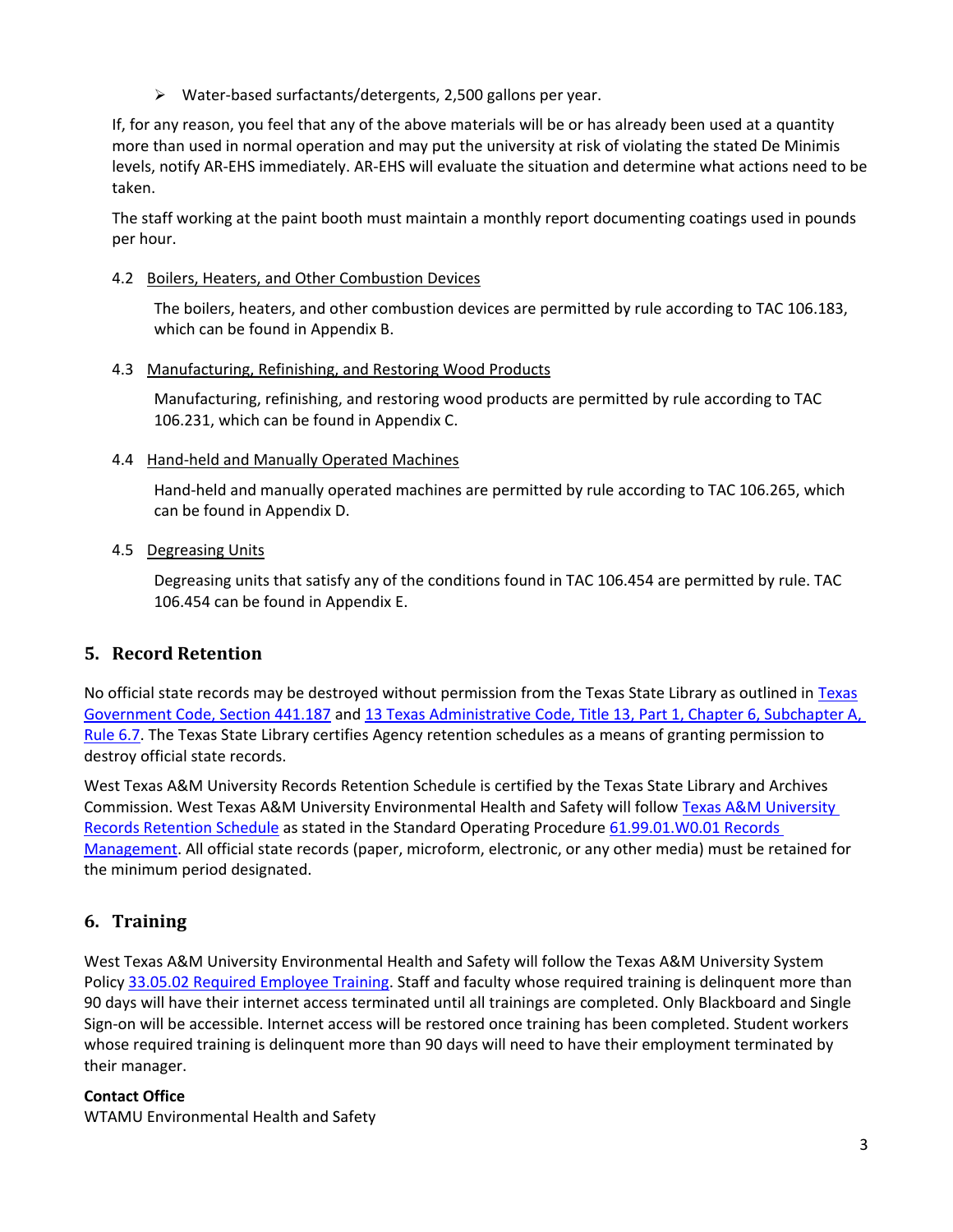(806) 651-2740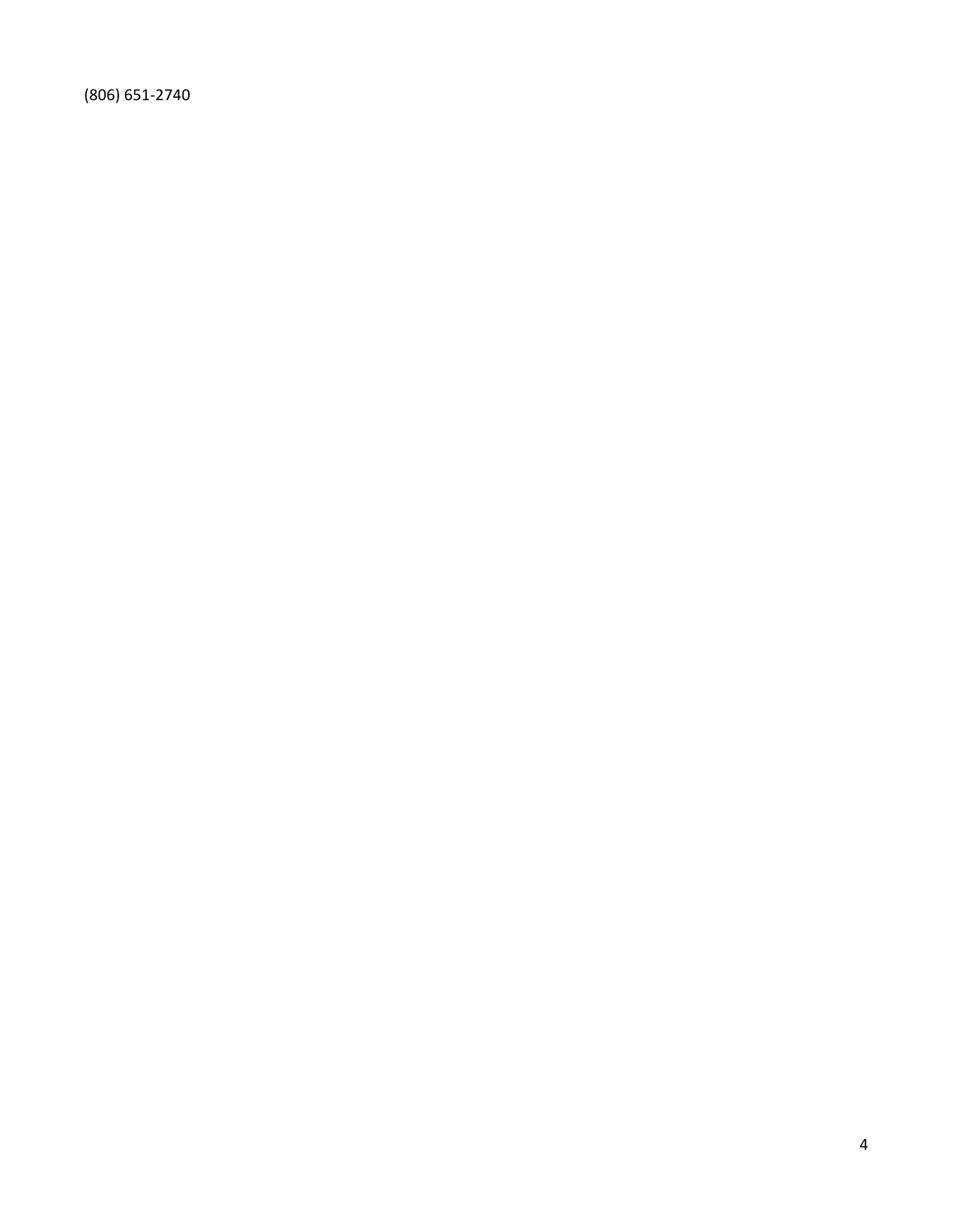# <span id="page-4-0"></span>**Appendix A**

<span id="page-4-1"></span>Texas Administrative Code

| TITLE 30      | ENVIRONMENTAL QUALITY                                                    |
|---------------|--------------------------------------------------------------------------|
| PART 1        | TEXAS NATURAL RESOURCE CONSERVATION COMMISSION                           |
| CHAPTER 116   | CONTROL OF AIR POLLUTION BY PERMITS FOR NEW CONSTRUCTION OR MODIFICATION |
| SUBCHAPTER B  | NEW SOURCE REVIEW PERMITS                                                |
| DIVISION 1    | PERMIT APPLICATION                                                       |
| RULE §116.119 | De Minimis Facilities or Sources                                         |

- (a) Facilities or sources that meet the conditions of one or more of the paragraphs of this subsection are considered by the commission to be de minimis, which means that registration or authorization prior to construction is not required:
- (1) categories of facilities or sources included on the list entitled "De Minimis Facilities or Sources;"
- (2) facilities or sources at a site which, in combination, use the following materials at no more than the rate prescribed in subparagraphs (A) - (F) of this paragraph:
	- (A) cleaning and stripping solvents, 50 gallons per year;
	- (B) coatings (excluding plating materials), 100 gallons per year;
	- (C) dyes, 1,000 pounds per year;
	- (D) bleaches, 1,000 gallons per year;
	- (E) fragrances (excluding odorants), 250 gallons per year;
	- (F) water-based surfactants/detergents, 2,500 gallons per year;
- (3) facilities or sources located inside a building at a site which meet the following sitewide emission rate caps based on the July 19, 2000 Effects Screening Levels (ESL) list without the addition of control devices, as defined in §101.1 of this title (relating to Definitions).
- (4) any individual facility, source, or group of facilities or sources which the executive director determines to be de minimis based upon:
	- (A) proximity to receptors;
	- (B) rate of emission of air contaminants;
	- (C) engineering judgment and experience; and
	- (D) determination that no adverse toxicological or health effects would occur off property.
- (b) De minimis facilities or sources at a site which are subsequently determined by the executive director to be in violation of any commission rule, permit, order, or statute within the commission's jurisdiction, will no longer be considered de minimis and must obtain registration or authorization under this chapter or Chapter 106 of this title (relating to Permits by Rule).
- (c) The "List of De Minimis Facilities or Sources" will be maintained in the commission's Office of Permitting, Remediation, and Registration in Austin, with copies maintained in the commission's regional offices, and on the commission's home page on the World Wide Web.
- (1) Persons may petition the executive director to amend the "List of De Minimis Facilities or Sources" or the executive director may amend the list as necessary.
- (2) When amending the list to add or delete categories of facilities, sources, or groups of facilities or sources, the executive director will consider, at a minimum, the following:
	- (A) typical operating scenarios;
	- (B) typical design and location;
	- (C) the types and rates of air contaminants emitted;
	- (D) engineering judgment and experience; and
	- (E) toxicological or health impacts

When amending the list to add or delete categories of facilities, sources, or groups of facilities or sources, the executive director will publish notice of the proposed amendment on the commission's home page on the World Wide Web and will allow 30 days for comments. If a category of facilities, sources, or groups of facilities or sources is deleted from the list, the owner or operator will have 180 days from the date of publication of the amended list on the commission's home page on the World Wide Web to obtain, register, or apply for authorization under this chapter or Chapter 106 of this title (relating to Permits by Rule)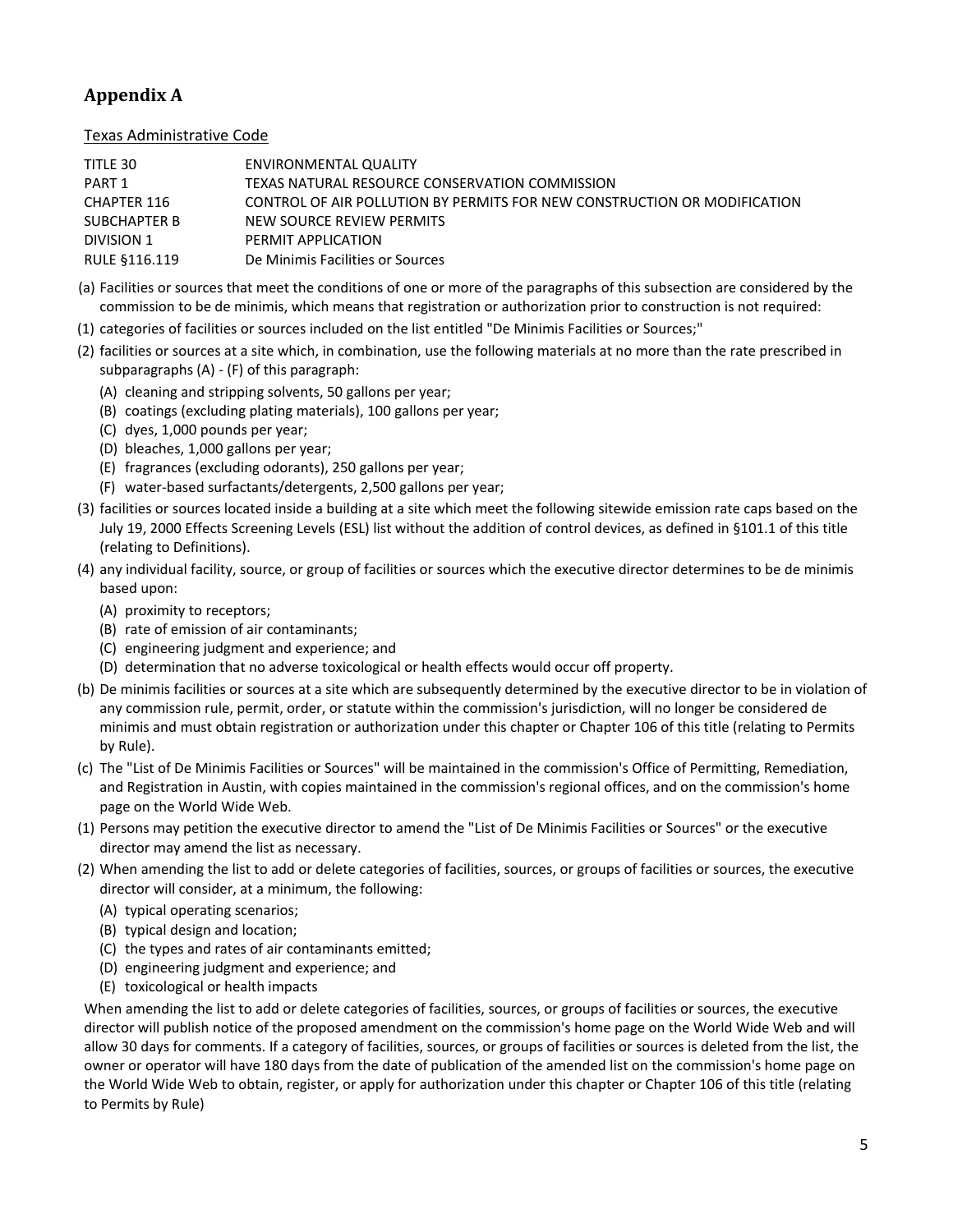## <span id="page-5-0"></span>De Minimis Facilities

## *Facilities*

- $\triangleright$  Music and Film Studios
- $\triangleright$  Manual Application (With Brushes or Cloth, Only) of Cleaning or Stripping Solutions or Coatings
- $\triangleright$  Farm and Ranch Refueling Operations
- > Offices
- Modular, Self-contained Sand Blasting Cabinets (Parts Cleaning)
- $\triangleright$  Deer Block Manufacturing
- $\triangleright$  Laundromats (Excluding Dry Cleaning)
- Warehouses (Storage of Closed Containers Only)
- $\triangleright$  Educational Laboratories

#### *Domestic*

- $\triangleright$  Repair of Personal Recreational Equipment
- $\triangleright$  Ammunition Reloading (Bullet Making)
- $\triangleright$  Still Photo Film Processing For Personal Use
- $\triangleright$  Gardening, Composting, and Mulching
- $\triangleright$  Hot Tub Cleaning and Maintenance
- Water Treatment System Maintenance
- $\triangleright$  Heating and Cooling Equipment
- $\triangleright$  Fireplaces and Barbecues
- Water Heaters
- Water Softeners
- $\triangleright$  Dish and Clothes Washers and Dryers
- Water Treatment Equipment (Well Water)
- $\triangleright$  Food Preparation

#### *Retail/Service*

- $\triangleright$  Beauty Shops
- $\triangleright$  Barber Shops
- > Massage Parlors
- $\triangleright$  Pet Shops
- Pet Groomers
- $\triangleright$  Swimming Pool Maintenance
- $\triangleright$  Car Washes
- $\triangleright$  Food Supermarkets (Excluding Incineration)
- $\triangleright$  In-store Bakeries, Restaurants, and Other Food Preparation Activities
- $\triangleright$  Dispensing Pharmacies
- Medical/Dental/Veterinary Facilities Performing Only Out-patient Care
- Mortuary/Cemetery/Funeral Home (Excluding Crematoriums)
- Janitorial and Maid Services
- $\blacktriangleright$  Landscaping
- $\triangleright$  Reupholstery Shops
- *in Situ* Carpet Cleaning
- *in Situ* Computer and Office Equipment Maintenance and Cleaning Services
- $\triangleright$  Food Preparation Activities of Products Intended Exclusively for Direct, Immediate Retail
- $\triangleright$  Sale for Human or Domestic Animal Consumption
- $\triangleright$  Retail Activities Not Involving Manufacture or Production of Products
- $\triangleright$  Taxidermy
- $\triangleright$  Auto Detailing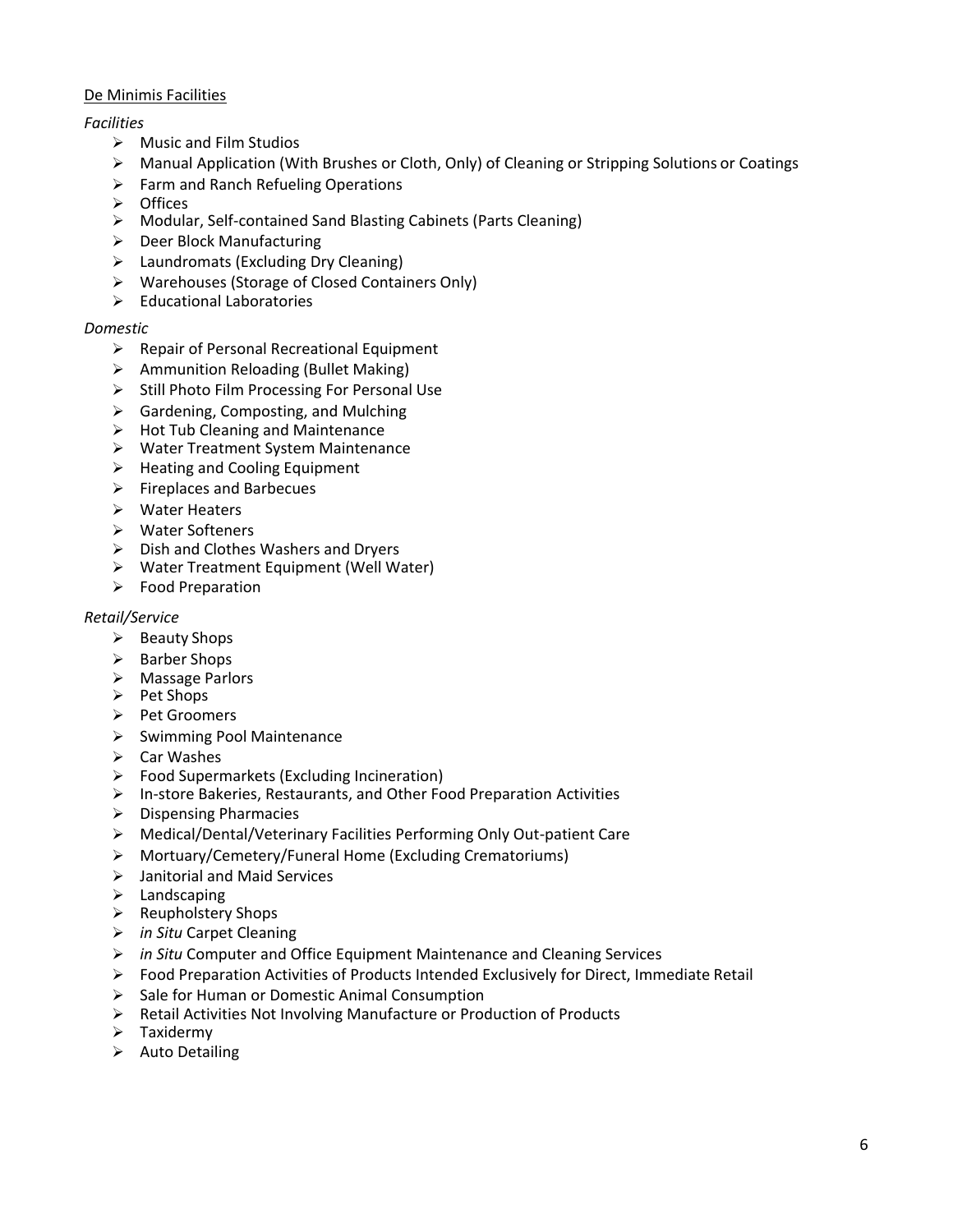# <span id="page-6-0"></span>**Appendix B**

<span id="page-6-1"></span>106.183. Boilers, Heaters, and Other Combustion Devices

Boilers, heaters, drying or curing ovens, furnaces, or other combustion units, but not including stationary internal combustion engines or turbines, are permitted by rule, provided that the following conditions are met:

- (1) The only emissions shall be products of combustion of the fuel.
- (2) The maximum heat input shall be 40 million British thermal unit (Btu) per hour with the fuel being:
	- (A) Sweet natural gas.
	- (B) Liquid petroleum gas.
	- (C) Fuel gas containing no more than 0.1 grain of total sulfur compounds, calculated as sulfur, per dry standard cubic foot. Or
	- (D) Combinations of the fuels in subparagraphs (A)-(C) of this paragraph.
- (3) Distillate fuel oil shall be fired as a backup fuel only. Firing shall be limited to 720 hours per year. The fuel oil shall contain less than 0.3% sulfur by weight and shall not be blended with waste oils orsolvents.
- (4) All gas fired heaters and boilers with a heat input greater than ten million Btu per hour (higher heating value) shall be designed such that the emissions of nitrogen oxides shall not exceed 0.1 pounds per million Btu heat input.
- (5) Records of hours of fuel oil firing and fuel oil purchases shall be maintained onsite on a two-year rolling retention period and made available upon request to the commission or any local air pollution control agency having jurisdiction.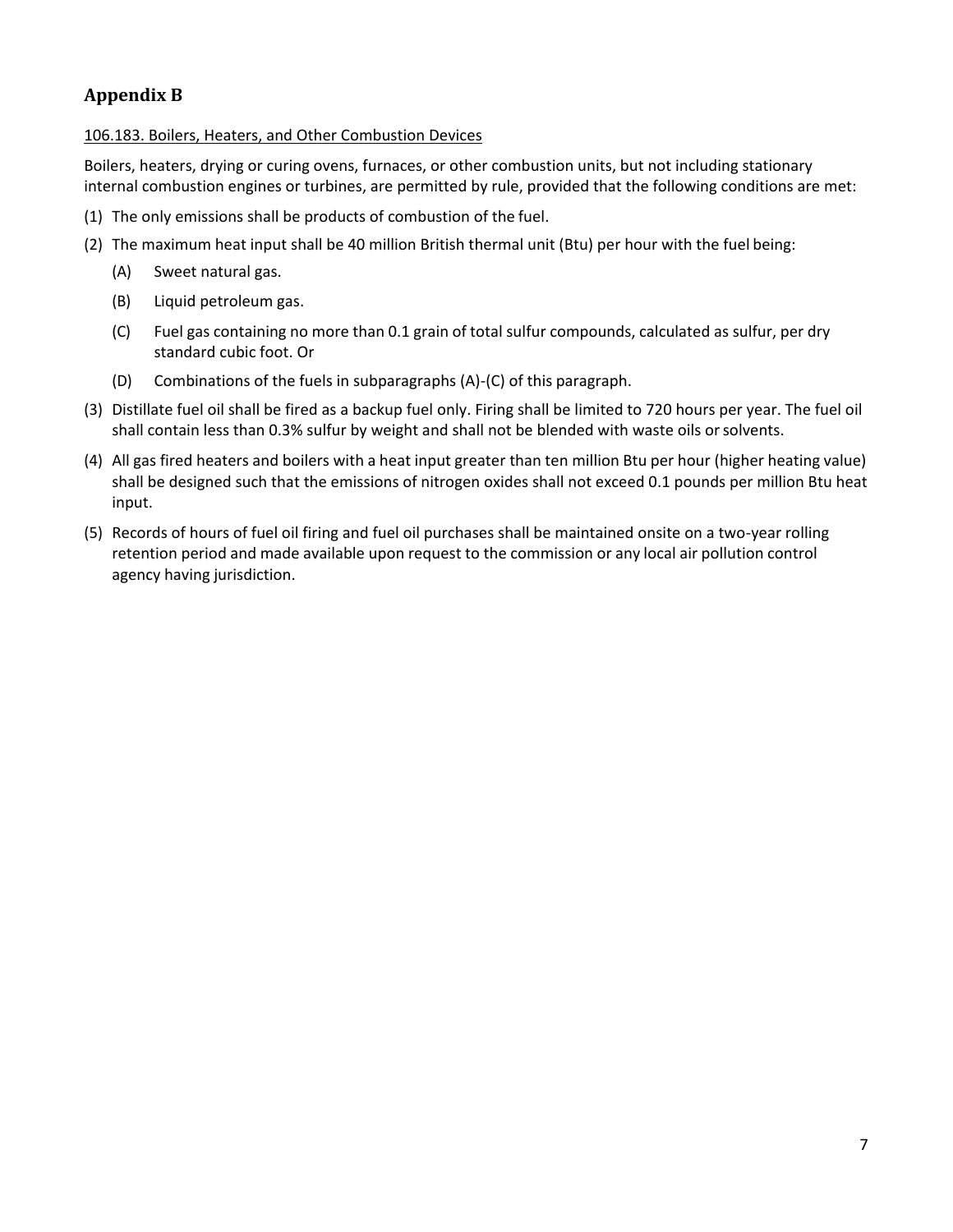# <span id="page-7-0"></span>**Appendix C**

## <span id="page-7-1"></span>106.231. Manufacturing, Refinishing, and Restoring Wood Products

Facilities, including drying or curing ovens, and hand-held or manually operated equipment, used for manufacturing, refinishing, and/or restoring wood products that meet the following requirements are permitted by rule.

- (1) If a pneumatic sawdust collection system is used, it must be followed by a filter with no visible emissions.
- (2) Waste materials shall be stored and disposed of properly. There shall be no visible emissions leaving the property.
- (3) If the total coatings, solvents, and stripping agents used exceeds six gallons per day (gpd) or one gpd of methylene chloride, the following requirements must be met:
	- (A) The application area must be exhausted using forced air through a stack withan unobstructed vertical discharge above the peak of the roof line, and
	- (B) In addition to the requirements of subparagraph (A) of this paragraph, if application is made by spraying, the application area must also be vented through a filter system with a minimum particulate removal efficiency of95%.
- (4) Purchase receipts for total coatings, solvents, and stripping agents for the most recent 24 months must be kept on site and be made immediately available upon request of personnel from the agency or any other air pollution control agency having jurisdiction. If the total materials purchased exceeds 550 gallons in any one month, records of the amount of materials used per month must be kept on-site to demonstrate that total emissions do not exceed 25 tons per year in any consecutive 12 months.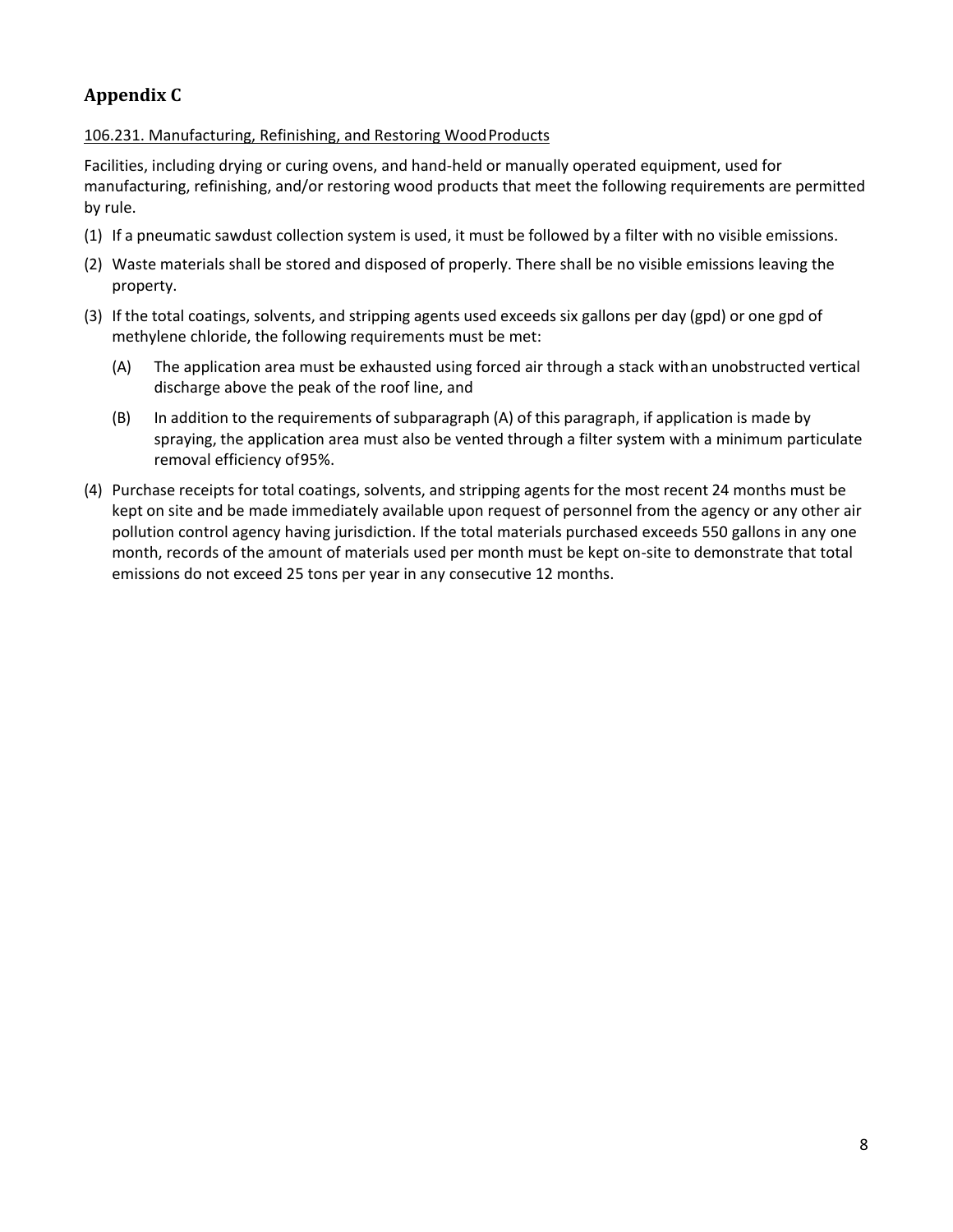# <span id="page-8-0"></span>**Appendix D**

## <span id="page-8-1"></span>106.265. Hand-held and Manually Operated Machines

Hand-held or manually operated equipment used for buffing, polishing, carving, cutting, drilling, machining, routing, sanding, sawing, surface grinding, or turning of ceramic art work, ceramic precision parts, leather, metals, plastics, fiber board, masonry, carbon, glass, graphite, or wood is permitted by rule.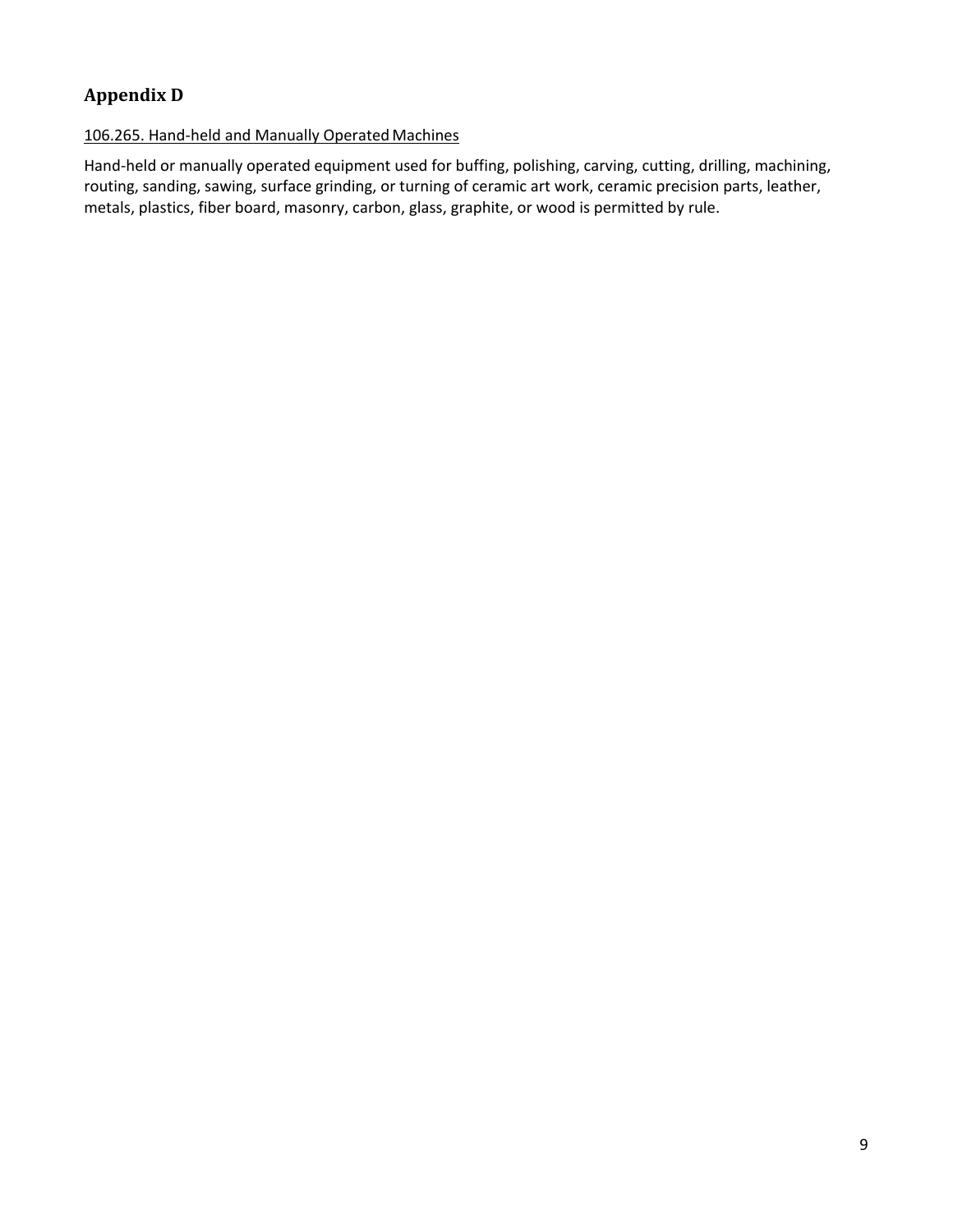# <span id="page-9-0"></span>**Appendix E**

## <span id="page-9-1"></span>106.454. Degreasing Units

Any degreasing unit that satisfies the following conditions of this section is permitted by rule.

- (1) The following general requirements are applicable to all degreasers unless specifically noted by the conditions of this section.
	- (A) Units subject to paragraphs (3)-(5) of this section shall meet the following:
		- (i) register with the commission's Office of Permitting, Remediation, and Registration in Austin using Form PI-7 and a Degreasing Unit Checklist.
		- (ii) on a monthly basis, records shall be kept of total solvent makeup (gross usage minus waste disposal).
	- (B) Waste solvent from all degreasing operations shall be stored in covered containers, and be removed by a licensed disposal service or until emptying into an authorized on-site waste managementfacility.
	- (C) Porous or absorbent materials, such as cloth, leather, wood, or rope shall not be degreased.
	- (D) Leaks shall be repaired immediately, or the degreaser shall be shut down until repairs are completed.
	- (E) A permanent and conspicuous label summarizing proper operating procedures to minimize emissions shall be posted on or near the degreaser.
	- (F) Each unit, regardless of the county in which it is located, shall meet the requirements of 115.412 and 115.415 of this title (relating to Control Requirements and Testing Requirements).
- (2) The following conditions apply only to remote reservoir cleaners.
	- (A) The cleaner shall be designed to prevent exposure of the solvent reservoir to the atmosphere except for the drain openings. The drain openings shall not exceed 3.0% of the total cleaner open area and shall under no conditions exceed 16 square inches.
	- (B) All solvent sprays shall be a solid fluid stream (not a fine, atomized, or shower type spray) and at a minimal operating pressure that is necessary to prevent excessive splashing, but not to exceed ten pounds per square inch gauge (psig).
	- (C) The true vapor pressure of the solvent shall not exceed 0.6 pounds per square inch, absolute (psia) as measured or calculated at an operating temperature of 100 degrees Fahrenheit.
	- (D) The solvent shall not be heated.
- (3) The following conditions apply only to cold solvent cleaners, not including remote reservoirs.
	- (A) The cleaner shall have a freeboard that has a minimum four-inch water cover or provides a freeboard ratio (the distance from top of the solvent level to the top edge of the degreasing tank divided by the degreaser width) equal to or greater than 0.7. For water covers, the solvent must be insoluble in and heavier than water.
	- (B) The unit shall be equipped with a cover, which is closed whenever parts are not being handled in the cleaner. Also, the cover must be designed for easy one-handed operation if any of the following conditions are present:
		- (i) the true vapor pressure of the solvent is greater than 0.3 psia as measure or calculated at 100 degrees Fahrenheit;
		- (ii) the solvent is agitated;
		- (iii) the solvent is heated.
	- (C) If a solvent spray is used, it shall be a solid fluid stream (not a fine, atomized, or shower-type spray) with a minimal operating pressure that is necessary to prevent splashing above the acceptable freeboard. The operating pressure shall not exceed ten psig.